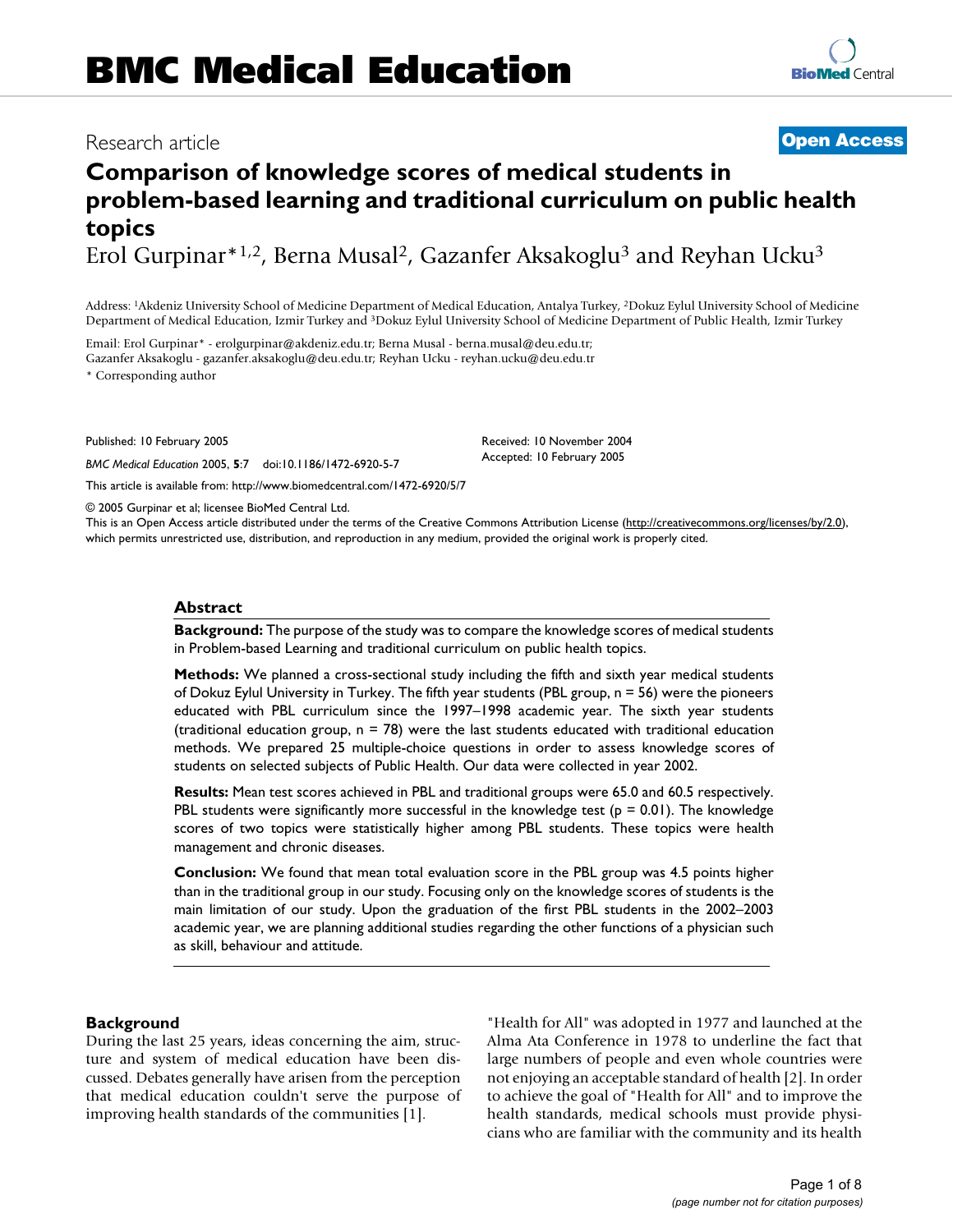problems, their prevention and solutions. Then their curriculum must be expedient to this goal [3,4]. World Health Organization (WHO) also emphasizes the fact that medical students must be educated considering the health needs of the population in which they live [5].

In the Edinburgh Declaration of the World Medical Association in 1988, similar problems were mentioned and the purpose of the medical education was declared as training physicians capable of improving communities' health standards. This declaration suggested that medical education should be focused on common health problems of the large communities, and the medical school curriculum should be restructured according to the health requirements of the community. According to the declaration, medical students must gain professional skills and social values in addition to theoretical knowledge and the principle of lifelong medical education should be adopted [6].

The ideas and suggestions mentioned above have aroused strong winds of change in the medical education arena. Mc Donald et al. from Mc Master University determined an approach based on the community's main health problems and stressed the importance of focusing on these problems while designing their medical school's curriculum [7].

Since then, this approach has been adopted by many medical schools all over the world. The schools which designed their curriculum according to the priority health problems of the community, managed to raise the physicians' awareness of their community and the preventive measures and solutions of their main health problems.

In Turkey, problems of medical education have been discussed since early 1970s. Several studies showed that the goals of medical education did not overlap with the health requirements of the Turkish community. The education of health professionals was abstracted from the realities of the country. In 1990s Turkish Parliament and Turkish Medical Association determined and reported the difficulties of medical education. In a 1991 report of the Turkish Parliament, the facts that the number of qualified physicians who were trained according to the health needs of the country was limited and that this number was not sufficient to improve its health standards were underlined. Several deans from different medical schools of the country contributed to Turkish Parliament's study and reported that a greater importance should be given to the health problems of the population while planning the educational programs and the medical education should not be restricted to the university hospitals [8].

In The Turkish Medical Association's report the fact that medical education was not relevant to health needs of the country was emphasized. New medical graduates were not fully aware of common national health problems. The recommendations of the Turkish Medical Association to improve the health standards of the Turkish population were; training the general practitioners capable of working effectively in the primary health care and restructuring the medical education on a community basis and implementing Problem-based Learning methods [9].

International developments and the reports of Turkish Parliament and Turkish Medical Association led the faculty of Dokuz Eylül University School of Medicine (DEUSM) to seek solutions to the problems mentioned in the reports. As a result, Problem-based Learning (PBL) a more active and student-centred learning- was adopted and launched in the 1997–98 academic year. One of the main features of the education program was its relevancy to the philosophy of community-based medical education [10].

The curriculum of DEUSM was structured considering social, biological, behavioural and ethics objectives of medical education. The curriculum was structured in a modular system and adopted to a spiral configuration providing horizontal and vertical integration. During the first three years of undergraduate education, PBL sessions are the main focus of a modular structure. The weekly schedule of a module allowed for all the educational activities such as PBL sessions, lectures, field studies, communication skills and clinical skills courses lectures existing one hour a day in the weekly program support the PBL sessions and independent learning [11].

PBL sessions were based on written problems, which are likely to happen in real life. Special emphasis was also given to the integration of knowledge, acquisition of professional and moral values and to the development of communication skills.

Medical knowledge and practical skills that a physician is supposed to have were on the basis of the advice of Turkish Medical Association and the faculty departments. The Department of Public Health also contributed to the education program by setting social standards and determining the most important health problems of the community.

PBL Curriculum of DEUSM aimed to teach the students the main health problems of the community, their prevention and ways of treatment.

Public Health topics of Dokuz Eylül University School of Medicine consists of;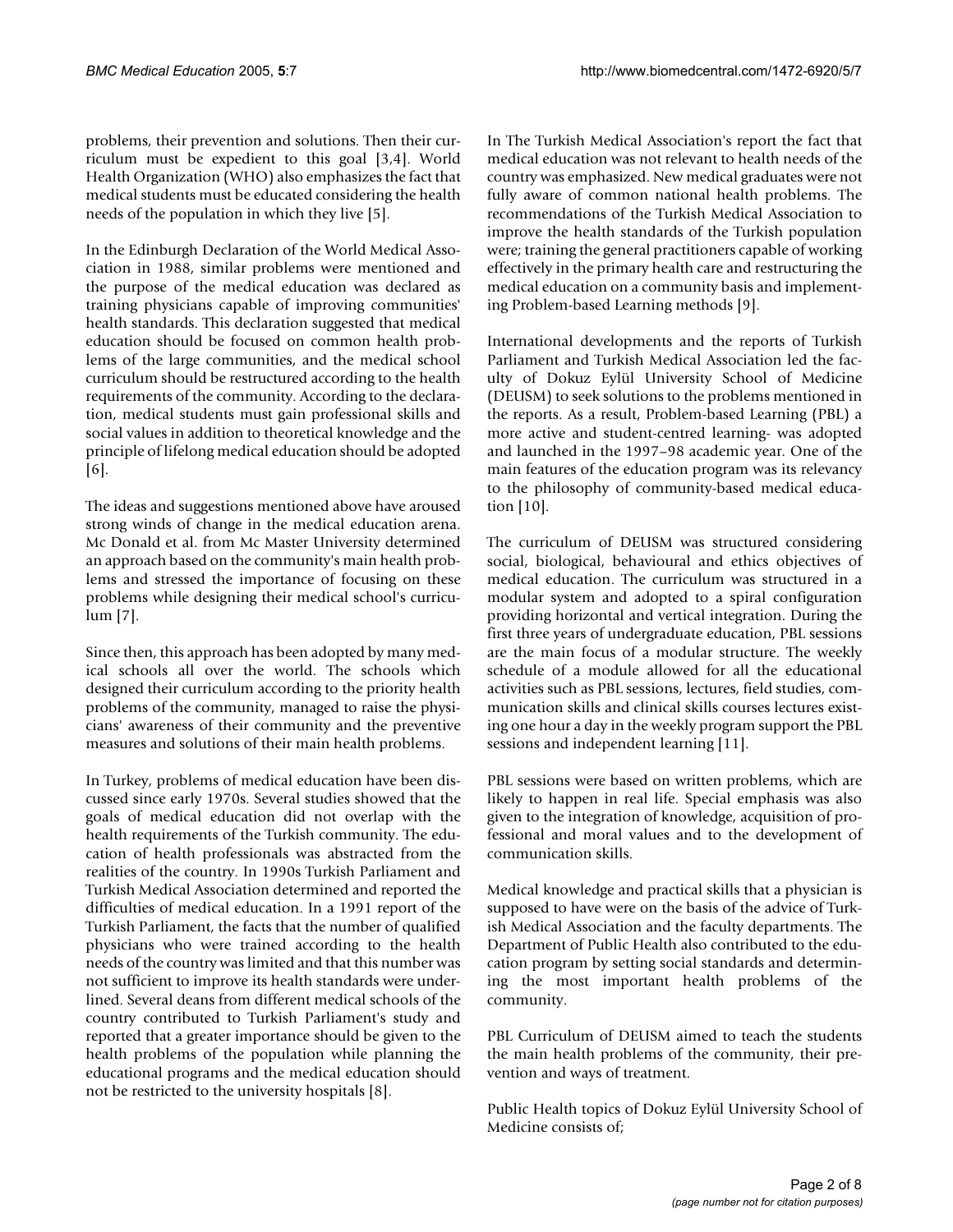- Holistic approach in health,
- Basic principles of Public Health,
- Personal and social points of view on health events,
- Bio-psychosocial (holistic) approach to any individual,
- Principles of preventive medicine,
- Structure and mechanisms of national health organization,
- Demographic structure and trends, factors affecting them,
- Basic principles of planning and conducting a scientific research on health,
- Sound knowledge on leading health problems of the country, personal and social approaches for their solutions,
- Environmental and occupational factors threatening community health and their prevention.

Cases in the scenarios of the PBL modules were selected among common and important health problems, for which early diagnosis or prevention is possible. Lectures and small group studies with students were also organized to contribute to the educational effectiveness of the modules. Public Health topics of the medical education may be achieved more easily when theoretical knowledge and practical skills are complemented by field studies [12]. It is recommended to start such activities as early as possible and to continue them during medical education. In DEUSM Public Health perspective, objectives of each academic year were determined and relevant field study programs were developed to contribute these objectives. These programs were put into practice beginning from the beginning of the medical education.

Prior to the implementation of PBL curriculum in the 1997–1998 academic year, lectures on Public Health were presented to the first, the third and the last year students by the faculty members of the Department of Public Health. Lectures on bio-statistics and research methods were given weekly throughout the first year. The other topics of Public Health were held in 72-hour Public Health Courses at the end of the third year [13]. In the new curriculum public health subjects were held in PBL sessions. Each PBL scenario had at least one chapter associated with public health issues. Another difference between traditional and problem based education methods was changing roles of the students and teaching. Traditional

education was teacher based and the students were passive receivers while the lecturer was giving information. But in PBL method, roles were exchanged and the sessions were carried out by noninformative teachers and more active students.

Comparison of old and new curriculum using some measurement tools is mandatory to observe the effects of innovations. In the literature, the determination of students' performances in scientific or licensing examinations was used to compare the efficiency of traditional education and PBL. Nandi P. et al. reviewed the studies and metaanalyses comparing PBL and traditional lecture-based education methods. In meta-analysis of the data published between 1980–1999, they concluded that PBL helped students show slightly but not significantly better performance than the others on clinical examinations [14]. Similar results were reported by Albanese M. et al., in a meta-analytic study evaluating published data between 1972–1992 [15].

Blake et al. compared formerly lecture-based educated and recently Problem-based educated graduates of Missouri-Columbia School of Medicine concerning their performances on medical licensing examinations. They reported that mean scores achieved on these examinations were better among graduates of PBL, but the difference between old and new graduates' scores was not statistically significant [16].

Some other studies have attempted to compare students' performances on special areas of medicine instead of general evaluation. Antepohl and Herzig conducted a randomized controlled study among the students who enrolled for the course of basic pharmacology at the University of Cologne. They randomly divided the students into two groups of PBL and traditional lecture based learning in order to compare their final examination scores. They could not find any significant difference between the two groups. However, in short essay questions there was a tendency towards higher scores among the students in the PBL group. The authors also found that the PBL students reached almost identical scores in their multiple choice questions and their short essay questions whereas the students who had been in the lecture based group scored significantly lower scores in their short essays than in their multiple choice questions [17].

In a multi-centric study conducted by Schmidt et al., comparison of PBL and lecture based learning students showed that PBL students had higher knowledge scores on the areas of primary care services, psychological health, collaboration of different sectors on health and occupational ethics [18].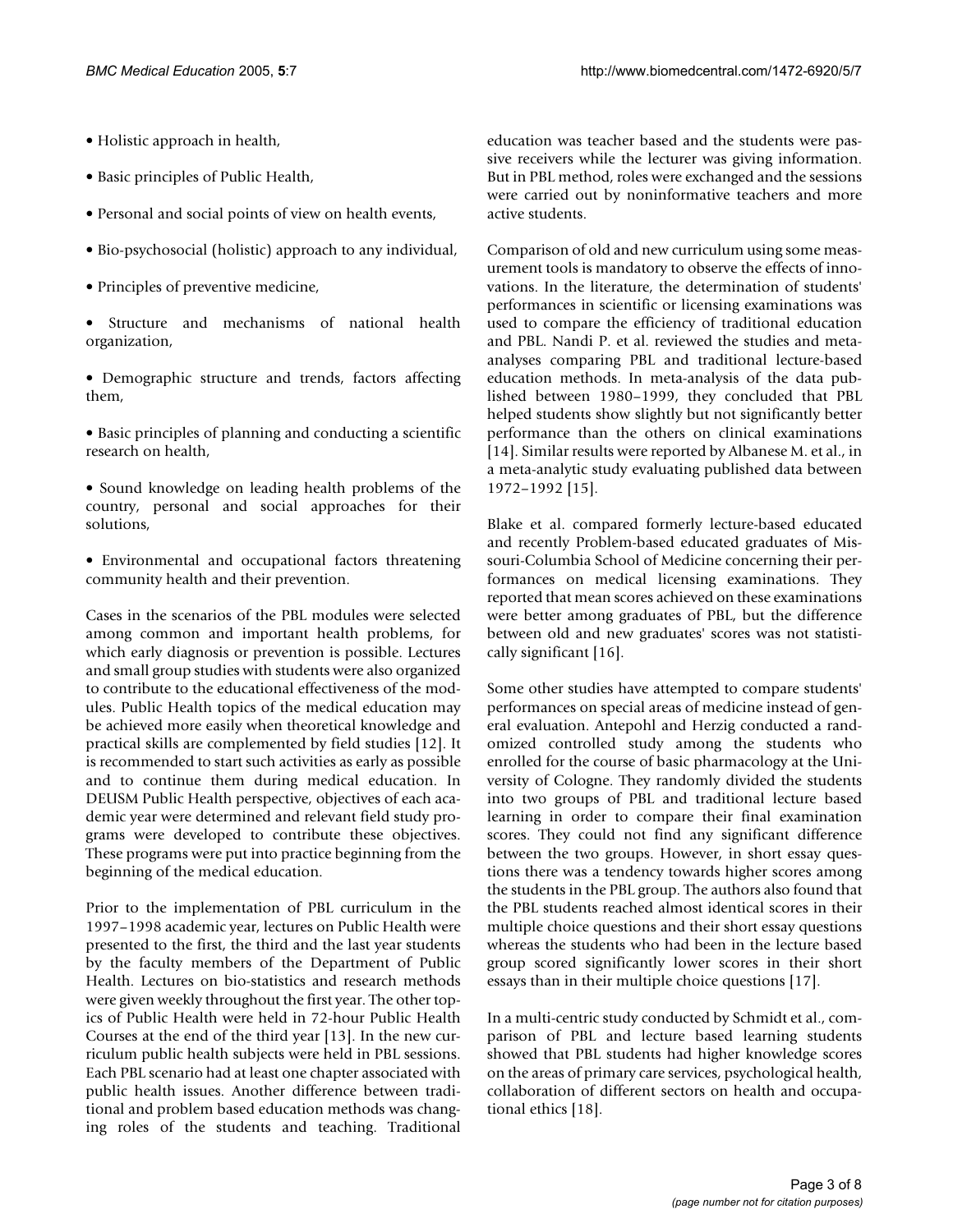| <b>Topics</b>                       | Max. point for<br>each topic | <b>PBL</b>        |            | <b>Traditional</b> |            | t        | p    |
|-------------------------------------|------------------------------|-------------------|------------|--------------------|------------|----------|------|
|                                     |                              | <b>Mean Score</b> | $(\pm)$ SD | Mean score         | $(\pm)$ SD |          |      |
| Communicable diseases               | 20                           | 12.5              | 4.32       | 12.3               | 3.74       | 0.290    | 0.77 |
| Epidemiology                        | 20                           | 6.2               | 4.23       | 5.4                | 4.13       | 0.990    | 0.32 |
| Mother and child health             | 20                           | 14.9              | 3.89       | 15.5               | 3.70       | $-0.851$ | 0.39 |
| Health management                   | 2                            | 9.6               | 2.74       | 7.7                | 3.34       | 3.447    | 0.00 |
| Chronic diseases                    | 8                            | 6.7               | 2.17       | 5.3                | 2.78       | 3.255    | 0.00 |
| Occupational health                 | 8                            | 6.1               | 2.54       | 5.7                | 2.46       | 0.743    | 0.45 |
| Nutritional principles in community | 4                            | 1.9               | 2.01       | 2.0                | 2.01       | $-0.416$ | 0.67 |
| Demography                          | 4                            | 3.3               | 1.50       | 2.9                | 1.75       | 1.257    | 0.21 |
| Environmental health                | 4                            | 3.6               | 1.17       | 3.3                | 1.45       | 1.070    | 0.28 |
| Total                               | 100                          | 65.0              | 10.99      | 60.5               | 9.22       | 2.395    | 0.01 |

<span id="page-3-0"></span>**Table 1: Comparison of mean scores of the students in PBL and traditional programs**

The purpose of our study was to compare the knowledge scores of medical students in PBL and traditional curriculum on public health topics.

# **Methods**

We planned a cross-sectional study including the fifth and sixth year medical students of DEUSM. The fifth year students (PBL students) were the pioneers educated with PBL curriculum since the 1997–1998 academic year. The sixth year students (traditional education group) were the last students educated with traditional education methods. The knowledge scores of students on Public Health topics were evaluated. In both of the PBL and Traditional curriculum, all the knowledge acquired in the first five years of the school was reviewed during the two-month Public Health internship period in the sixth year. Since this period may remind the students of some issues which may have been previously forgotten, we decided to exclude the sixth year students who have completed their internship period. 56 fifth year students and 78 sixth year students who have not so far completed their internship period in the Department of Public Health were included in our study. Participation rates were 96.4% (54 out of 56 students) in the fifth year and 100% (all of the students) in the sixth.

Before the application of the inquiry form, the purpose of the study was explained to the students and their oral consents were obtained.

We analyzed the knowledge scores of the two groups of students' on Public Health issues. PBL and traditional programs were the independent variables. Descriptive variables were age and gender.

By reviewing a five yearlong section of educational programs, we determined that nine Public Health main topics were common to both PBL and traditional programs. The main topics were communicable diseases, epidemiology, mother and child health, health management, chronic diseases, occupational health, nutritional principles in community, demography and environmental health.

We prepared 25 multiple-choice questions in order to assess knowledge scores of students on selected subjects. The number of questions related to each topic was proportional to the time allocated for each of the topic in the curriculum. The content validity of the questions was tested by consulting experts in relevant fields. All the data were collected between February and March 2002. Scoring procedure was implemented over "100 points" where each correct answer was scored "four points" and each wrong answer was scored "zero point".

Data were subjected to statistical analysis by the chisquare test and the t-test in SPSS 10.0.

# **Results**

Overall mean age was  $23.6 \pm 2.1$  (21–45) years. The rates of male and female students were 55.4 % and 44.6 % respectively. There were no statistically significant differences between the two groups regarding mean ages, gender distribution or other personal variables.

Mean scores achieved at the 25 question-test were 65.0 in PBL group and 60.5 in the traditional group. Students in the PBL group were significantly more successful in the knowledge test (Table[-1\)](#page-3-0).

The knowledge scores of seven topics were higher among students in PBL curriculum. These topics were communicable diseases, epidemiology, health management, chronic diseases, occupational health, demography and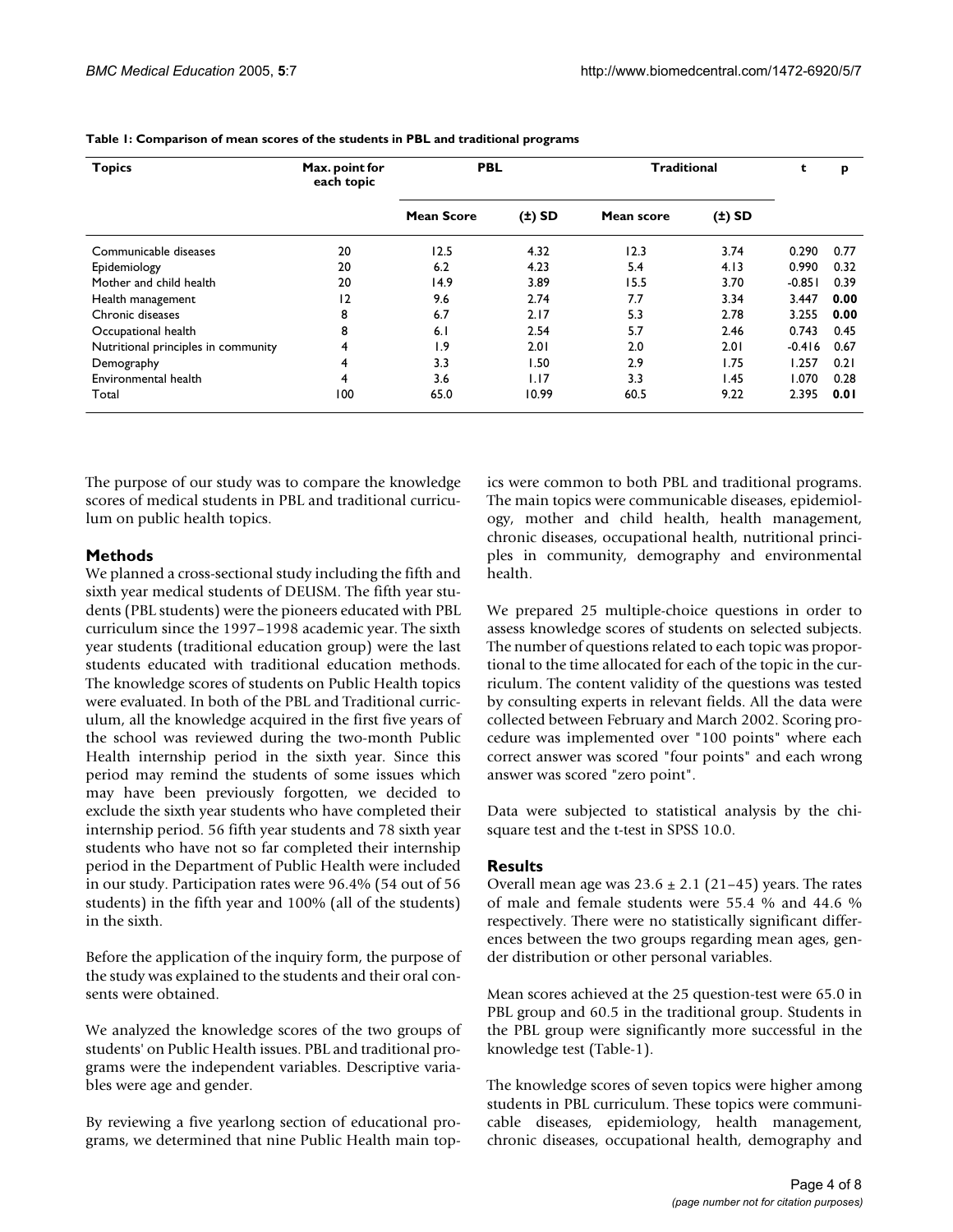environmental health. Traditional curriculum students were found to be more knowledgeable on two topics; mother and child health and nutritional principles in the community. However, the differences between PBL and traditional students' knowledge scores in only two topics, chronic diseases and health management, were statistically significant (Table[-1](#page-3-0)).

## **Conclusions**

In our study, we found a statistically significant difference between knowledge scores of PBL and Traditional education groups in favour of the PBL group (Table [1](#page-3-0)).

The students of the PBL group had higher knowledge scores on 7 of the 9 identified topics. But the difference between mean scores of the groups was statistically significant in only two topics, "health management" and "chronic diseases". The reason of significantly higher knowledge scores among the students in PBL group may be that these students have more opportunities such as observations during field studies, work-shops or presentations to study on these two topics than those in the other group. They experienced a two week training period in a "community health center" at the end of the first year and observed the health center services and prepared a structured form concerning the procedures of health centers. They also studied in "community health centers" as small groups including two students in each fortnightly during their third year in the school and completed comprehensive forms about the topics on which they studied. The reason of better knowledge scores of PBL group on "chronic diseases" may result from the special educational efforts improving the effects of relevant modules on this topic. Actually special learning opportunities were provided for all topics and we were expecting to find a difference on remaining 7 topics too. On the other hand, the students in the traditional education group had slightly higher mean scores about the topics of "mother and child health" and "nutritional principles in community" although the differences between the groups' mean scores were not statistically significant. These knowledge deficiencies among PBL students were already revealed and an additional module was implemented in the curriculum to compensate them. Curriculum of DEUSM is being looked over by curriculum committee continuously and the departments try to make interventions for problematic parts.

We found that the mean total evaluation score in the PBL group was 4.5 points higher than in the traditional group in our study. Actually, we expected a much larger difference between the two groups in favour of PBL students for their education was supported by lectures, small group studies and field studies in addition to the PBL sessions. They also had the advantage of studying on Public Health

issues in each year of the school by means of homogenous allocation of the modules and blocks in the first five years instead of accumulation in a short period of time as it was in the traditional curriculum. Therefore, the difference between the evaluation scores of the groups did not meet our expectations although it was statistically significant. The reason for this underachievement of Public Health objectives among our PBL students may be related to both students and PBL tutors. The common perception among the students that they have enough knowledge to say something about social and behavioural aspects of PBL modules lead them to focus on biological objectives more and they do not need to study on social issues in depth. Furthermore, a common misunderstanding among faculty members that achieving the Public Health objectives in PBL is just the responsibility of the Department of Public Health may have led the PBL tutors to withdraw from the responsibility of focusing on these subjects sufficiently. Additionally, when they are less informed or less equipped with supporting material about Public Health objectives, they may not have felt very competent while facilitating their groups by asking appropriate questions.

One assumption of curricular comparison studies, included this one, is that students will do better either in one or the other type of curriculum. However, each curriculum demands different skills and deployment of learning strategies from the students. This is important because, it is well known in the educational literature that not all students do well in one particular learning program and that they do better when the program adapts to their preferred way of learning. The studies of learning styles may shed light in why the differences between performance scores are always so close when medical curricula are compared.

As we mentioned before, in DEUSM, the written problem used in PBL sessions are oriented to biological as well as social and behavioural objectives. In order to achieve all these three objectives the tutors must attach the same importance to each subject and ensure that their groups give enough time and effort for each objective. But when the tutors get inadequate information and support from the experts of the related subjects, they generally focus only on biological objectives and their groups can't manage to integrate all objectives. If the tutors are less sensitive to objectives other than biological ones, then their students will be less motivated to learn and, like their educators, will be equally insensitive to Public Health topics. In order to prevent this, faculty members of the department of Public Health who take place in the scenario committees review the PBL problems regarding Public Health objectives. They make every effort to insure that the Public Health objectives are included while writing the problems and that the tutors are sufficiently informed on these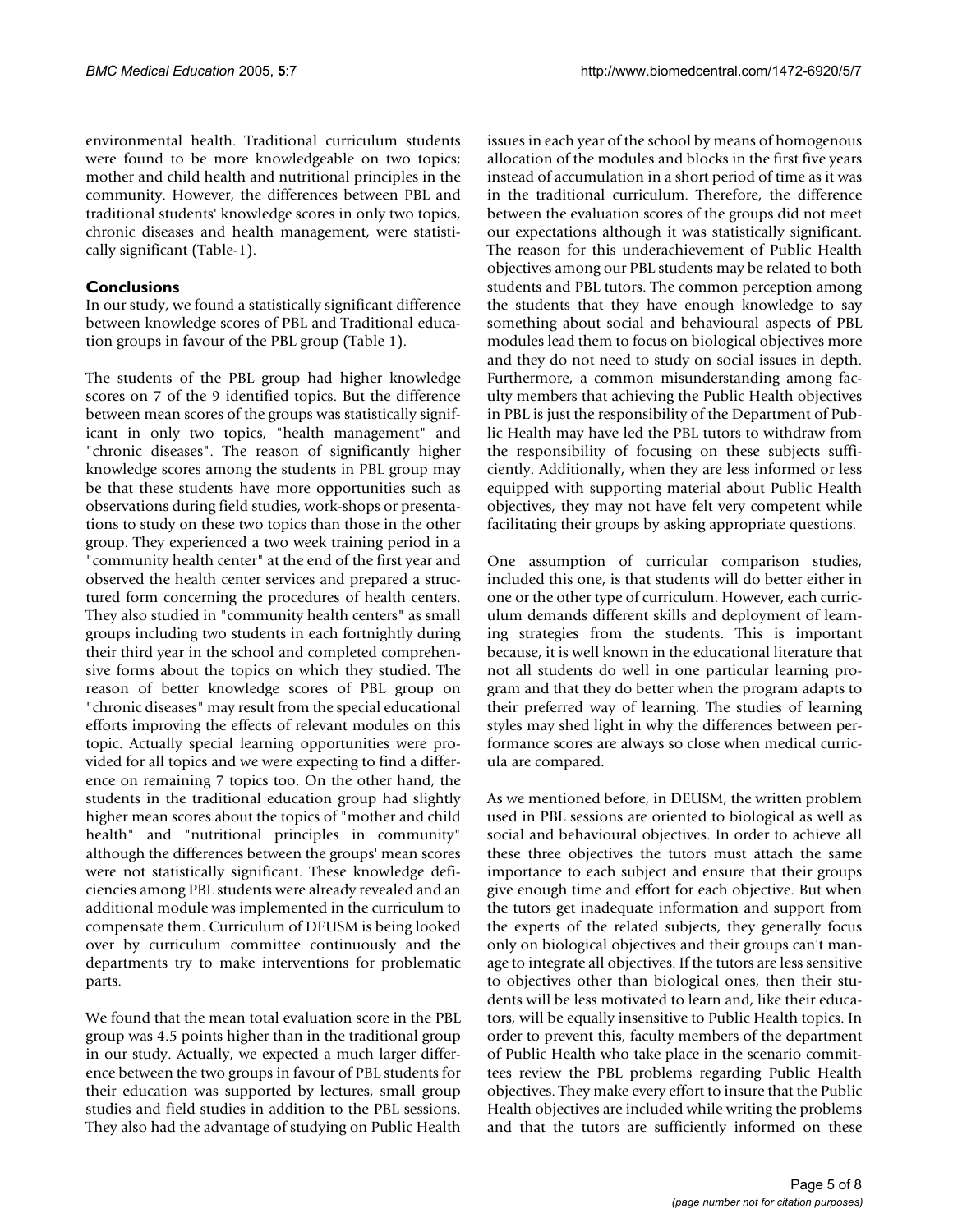objectives before their sessions. Field Work Committee has been trying to increase students' motivation and raise their awareness on Public Health issues to increase the effectiveness of field studies.

Focusing only on the knowledge scores of students is the main limitation of our study. Upon the graduation of the first PBL students in the 2002–2003 academic year, we are planning additional studies regarding the other functions of a physician such as skill, behavior and attitude.

### **Competing interests**

The authors declare that they have no competing interests.

### **Authors' contributions**

EG conceived of the study, participated in the design of the study and drafted the manuscript, BM conceived of the study, participated in the design of the study and coordination, performed the statistical analysis, GA participated in the design of the study and performed the statistical analysis, RU conceived of the study, participated in the design of the study. All authors read and approved the final manuscript.

# **Appendix**

#### *Sample questions*

*Chronic diseases*

While working in a health center as a general practitioner, you have noticed that hypertension prevalence is high among the people living in the region under your responsibility. Which of the following would be your choice as primary prevention method?

a) I would educate the hypertensive patients on their disease.

b) I would treat the hypertensive patients with antihypertensive drugs.

c) I would send the hypertensive patients to a secondary care hospital for further investigation and treatment.

d) I would educate healthy individuals on risk factors associated with hypertension and prevention methods.

#### *Nutritional rules in community*

Which of the followings is the most common childhood nutritional disorder in Turkey?

- a) Protein calorie deficiency
- b) Marasmus
- c) Iron deficiency anaemia

d) Rickets

#### *Demography*

Which of the following is wrong?

a) Demography is a science that analyse the body, structure and differentiations of human populations.

b) The goal of family planning is to decrease current number of population.

c) Dependent population ratio is found by dividing the total number of population younger than fifteen years and older than 65 years of age by the total number of population between 15–65 years of age.

d) Principal of pronatalist population policy is to increase the total number of population.

#### *Health Management*

Which of the followings is not one of the basic records kept in a health center?

a) Household determination card.

b) Follow-up card for the females between 15–49 years old.

- c) Follow-up card for aged individuals.
- d) Antenatal and postnatal follow up card.
- e) Infant and child follow-up card.

#### *Occupational health*

Which of the followings is not among the responsibilities of an occupational health unit?

- a) Health prevention services in work settings
- b) Work safety preventions

c) Following up the health and safety conditions in work settings

- d) Preventing any interruption in production
- e) Giving outpatient clinic services in work setting.

#### *Communicable diseases*

An 11 year old girl was bitten by a neighbour-dog while she was playing in her house-garden. Which of the followings is not required as an immediate intervention?

a) To investigate if the dog is vaccinated.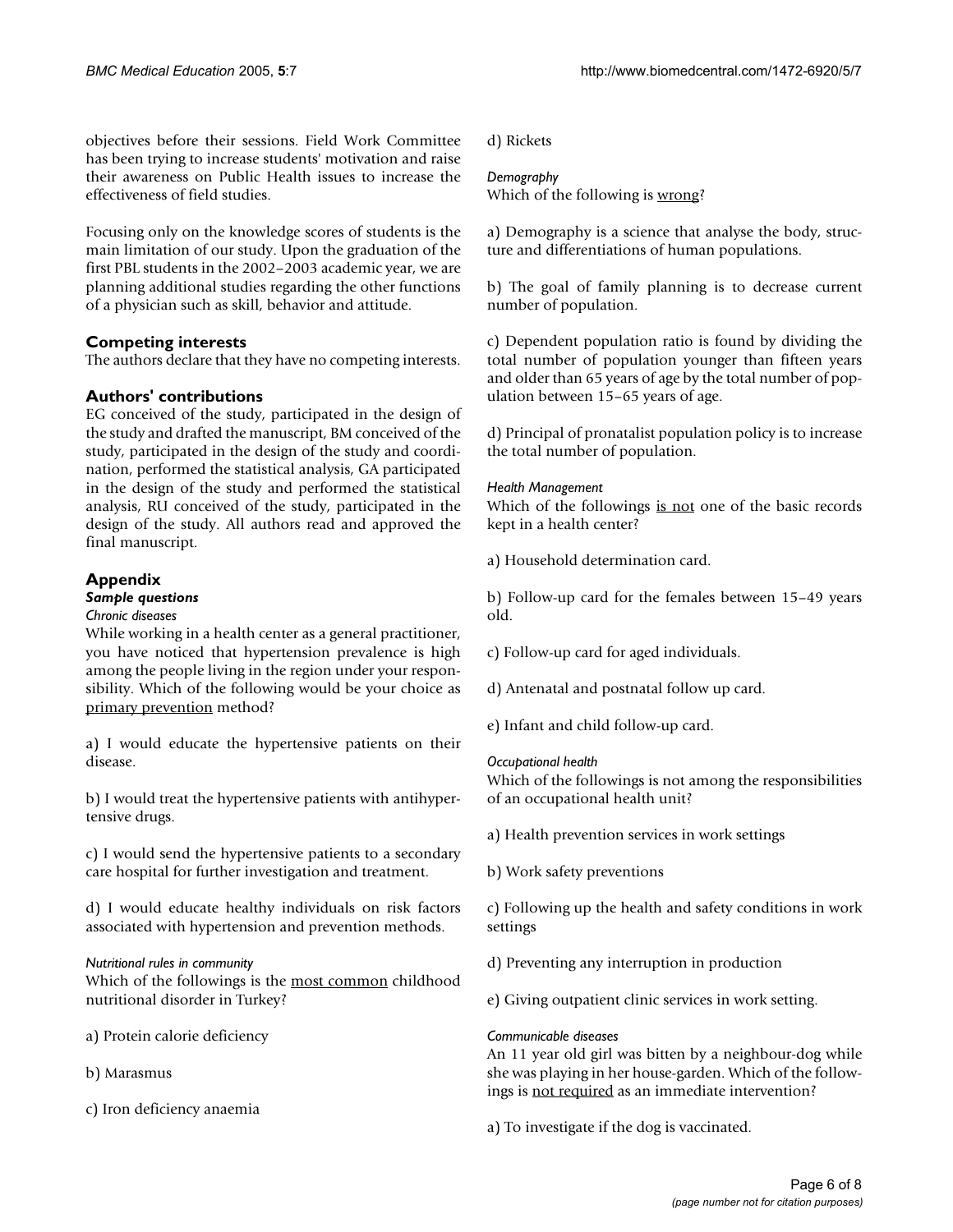- b) To vaccinate the girl for rabies prevention.
- c) To clean the wound by soap and water.
- d) To apply one dose of tetanus vaccine.
- e) To try to understand how the dog bit the girl.

*Mother and child health*

Which of the followings is the most common used effective family planning (contraception) methods?

- a) Intrauterine device
- b) Withdrawal (coitus interruptus)
- c) Combined oral contraceptives
- d) Condom
- e) Subcutaneous implants

#### *Environmental health*

Which of the followings **best** represents the environmental health related responsibilities of a general practitioner who works in a health centre?

a) Waste control and giving education to correct misapplications

b) Analyzing and chlorinating drinking water, control of potable water

c) Controlling and improving the condition of toilets,

d) Coordination of conduction of above mentioned services by auxiliary personnel of health centre, although these services are among the tasks of municipality.

e) All of the statements above are true.

#### *Epidemiology*

After looking over one-year medical records of an internal medicine outpatient clinic, it was found that 25 % of the diagnoses were Diabetes mellitus. Regarding this result a screening procedure was conducted in the field and Diabetes mellitus prevalance was found 5 %.

Which of the followings can not be the conclusion of above mentioned situation?

I) Outpatient clinic may admit people coming from other regions.

II) Outpatient clinic records represent the health status of the community.

III) One-fourth of the patients have Diabetes mellitus diagnosis.

IV) Field studies are needed to determine the real prevalance of a disease.

a) I, II

b) I, III

c) II, III

d) I, II, IV

e) II, III, IV

#### **Acknowledgement**

This study was carried out in 2002 while the first author, Erol Gurpinar was a research assistant in Dokuz Eylül University School of Medcine, Department of Public Health.

#### **References**

- 1. Schmidt GH, Neufeld V, Nooman M, Ogunbode T: **[Network of](http://www.ncbi.nlm.nih.gov/entrez/query.fcgi?cmd=Retrieve&db=PubMed&dopt=Abstract&list_uids=2025353) [Community-oriented Educational Institutions for the Health](http://www.ncbi.nlm.nih.gov/entrez/query.fcgi?cmd=Retrieve&db=PubMed&dopt=Abstract&list_uids=2025353) [Sciences.](http://www.ncbi.nlm.nih.gov/entrez/query.fcgi?cmd=Retrieve&db=PubMed&dopt=Abstract&list_uids=2025353)** *Academic Medicine* 1991, **66:**259-263.
- 2. WHO: **From Alma Ata to the year 2000 'health for all' policy for the twenty-first century.** *Geneva* 1988.
- 3. Bryant HJ: **[Education tomorrow's doctors.](http://www.ncbi.nlm.nih.gov/entrez/query.fcgi?cmd=Retrieve&db=PubMed&dopt=Abstract&list_uids=8397729)** *World Health Forum* 1993, **14:**217-230.
- 4. Boelen C: **[Medical education reform: the need for global](http://www.ncbi.nlm.nih.gov/entrez/query.fcgi?cmd=Retrieve&db=PubMed&dopt=Abstract&list_uids=1418252) [action.](http://www.ncbi.nlm.nih.gov/entrez/query.fcgi?cmd=Retrieve&db=PubMed&dopt=Abstract&list_uids=1418252)** *Academic Medicine* 1992, **67:**745-749.
- 5. WHO: **Increasing the relevance of education for health professionals.** *Technical Report Series* 1993:838.
- 6. World Conference on Medical Education: **The Edinburgh Decleration.** *Edinburgh* 1998.
- 7. MacDonald PJ, Neufeld V, Chong JP, Chongtrakul P, Tugwell P, Chambers LW, Pickering RJ, Oates MJ: **[Setting educational priorities](http://www.ncbi.nlm.nih.gov/entrez/query.fcgi?cmd=Retrieve&db=PubMed&dopt=Abstract&list_uids=2796798) [for learning the concepts of population health.](http://www.ncbi.nlm.nih.gov/entrez/query.fcgi?cmd=Retrieve&db=PubMed&dopt=Abstract&list_uids=2796798)** *Medical Education* 1989, **23:**429-439.
- 8. **TBMM aras¸t**ı**rma komisyonu. Türkiye'de t**ı**p e**ğ**itimi ö**ğ**retim üyesi boyutu. (Turkish Parliament Report on Undergraduate Medical Education).** *Ankara, Cilt 2* 1991.
- 9. Kılıç B, Sayek İ: **Mezuniyet öncesi t**ı**p e**ğ**itimi raporu. Ankara: Türk Tabipleri Birli**ğ**i (Turkish Medical Association Report on Undergraduate Medical Education Report).** *Ankara* 1997.
- 10. Musal B, Aksakoglu G, Ucku R: **[Community-based Education](http://www.ncbi.nlm.nih.gov/entrez/query.fcgi?cmd=Retrieve&db=PubMed&dopt=Abstract&list_uids=14741907) [Programme of Dokuz Eylul School of Medicine.](http://www.ncbi.nlm.nih.gov/entrez/query.fcgi?cmd=Retrieve&db=PubMed&dopt=Abstract&list_uids=14741907)** *Education for Health* 2003, **16:**218-221.
- 11. Musal B, Akalın E, Kılıç O, Esen A, Alıcı E: **Dokuz Eylul Üniversitesi T**ı**p Fakültesi probleme dayal**ı **o**ğ**renim program**ı**, süreçleri ve e**ğ**itim yönlendiricilerinin rolü (PBL program, process and the roles of tutors in Dokuz Eylul University School of Medicine).** *T*ı*p E*ğ*itimi Dünyas*ı 2002, **9:**39-49.
- 12. Aksakoğlu G, Elçi ÖÇ: **[Dokuz Eylul joins the family: active med](http://www.ncbi.nlm.nih.gov/entrez/query.fcgi?cmd=Retrieve&db=PubMed&dopt=Abstract&list_uids=9743774)[ical education. letter to the editor.](http://www.ncbi.nlm.nih.gov/entrez/query.fcgi?cmd=Retrieve&db=PubMed&dopt=Abstract&list_uids=9743774)** *Medical Education* 1998, **32:**222-223.
- 13. Aksakoğlu G: **Field education for PHC.** *Medical Education* 1993, **27:**107.
- 14. Nandi PL, Chan JNF, Chan CPK, Chan P, Chan LPK: **[Undergraduate](http://www.ncbi.nlm.nih.gov/entrez/query.fcgi?cmd=Retrieve&db=PubMed&dopt=Abstract&list_uids=11025850) [medical education: comparison of Problem-based Learning](http://www.ncbi.nlm.nih.gov/entrez/query.fcgi?cmd=Retrieve&db=PubMed&dopt=Abstract&list_uids=11025850) [and conventional teaching.](http://www.ncbi.nlm.nih.gov/entrez/query.fcgi?cmd=Retrieve&db=PubMed&dopt=Abstract&list_uids=11025850)** *Hong Kong Medical Journal* 2000, **6:**301-306.
- 15. Albanese MA, Mitchell S: **Problem-based Learning: A review of literature on its outcomes and implementation** ı**[ssues.](http://www.ncbi.nlm.nih.gov/entrez/query.fcgi?cmd=Retrieve&db=PubMed&dopt=Abstract&list_uids=8447896)** *Academic Medicine* 1993, **68:**52-81.